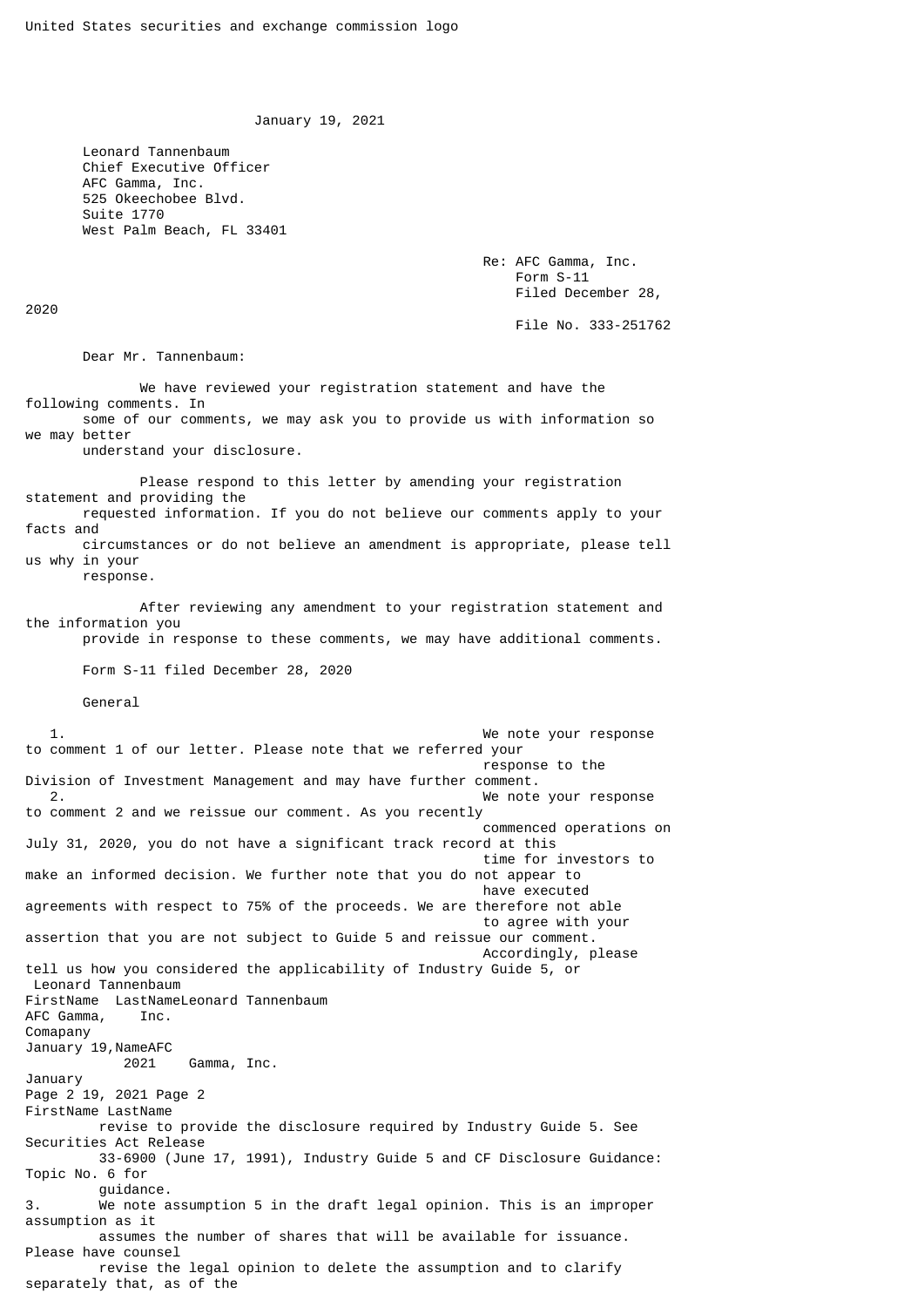date of the opinion, you have a sufficient number of authorized shares. Refer to the s Staff Legal Bulletin No. 19 for guidance. 4. Pleas revise your risk factor disclosure to comply with Item 105 of Regulation S-K. Recent Developments, page 12 5. We note your disclosure that there will be a seven-for-one stock split of your common stock, which will occur immediately prior to consummation of this offering. Please clarify for us and in your filing if the stock split will occur immediately before, at, or after the effectiveness of the registration statement. We may have further comment. Management Compensation, page 125 6. We note your response to comment 11 of our letter. In addition to the information provided, please provide a summary compensation table. In the table, please ensure that you disclose all fees to be paid to your manager, including, but not limited to, the syndication fee, structuring fee, diligence fee, monitoring fee, and agency fee. Additionally, please explain the services that the manager will provide in order to receive these fees and how these services are distinct from the services covered under the management fee. Please refer to Item 4 of Industry Guide 5 for guidance. Index to the Financial Statements, page F-1 7. We note your response to our comment 16. Please address the following: Please clarify for us how you determined that you do not have a substantial asset concentration in properties securing loans. Reference is made to SAB 1I. Please clarify your statement that the loans are not secured or repaid by operating properties. In this regard, please reconcile this statement to your additional statement that you make loans which are secured by multiple collateral sources, including mortgages on the borrower's real estate and to your disclosure throughout your filing of real estate collateral. Please clarify your statement that the properties are not operating properties in the sense of a traditional mortgage. In this regard, please tell us if there is not any operating activity occurring at these properties. We note in your response that you have provided a narrative description of the general character of the properties. Please clarify for us where you have disclosed the property types and locations for the properties securing the loans. Leonard Tannenbaum AFC Gamma, Inc. January 19, 2021 Page 3 We remind you that the company and its management are responsible for the accuracy and adequacy of their disclosures, notwithstanding any review, comments, action or absence of action by the staff. Refer to Rules 460 and 461 regarding requests for acceleration. Please allow adequate time for us to review any amendment prior to the requested effective date of the registration statement. You may contact Babette Cooper at 202-551-3396 or Jennifer Monick at 202-551-3295 if you have questions regarding comments on the financial statements and related matters. Please

contact Stacie Gorman at 202-551-3585 or Maryse Mills-Apenteng at 202-551-3457

with any